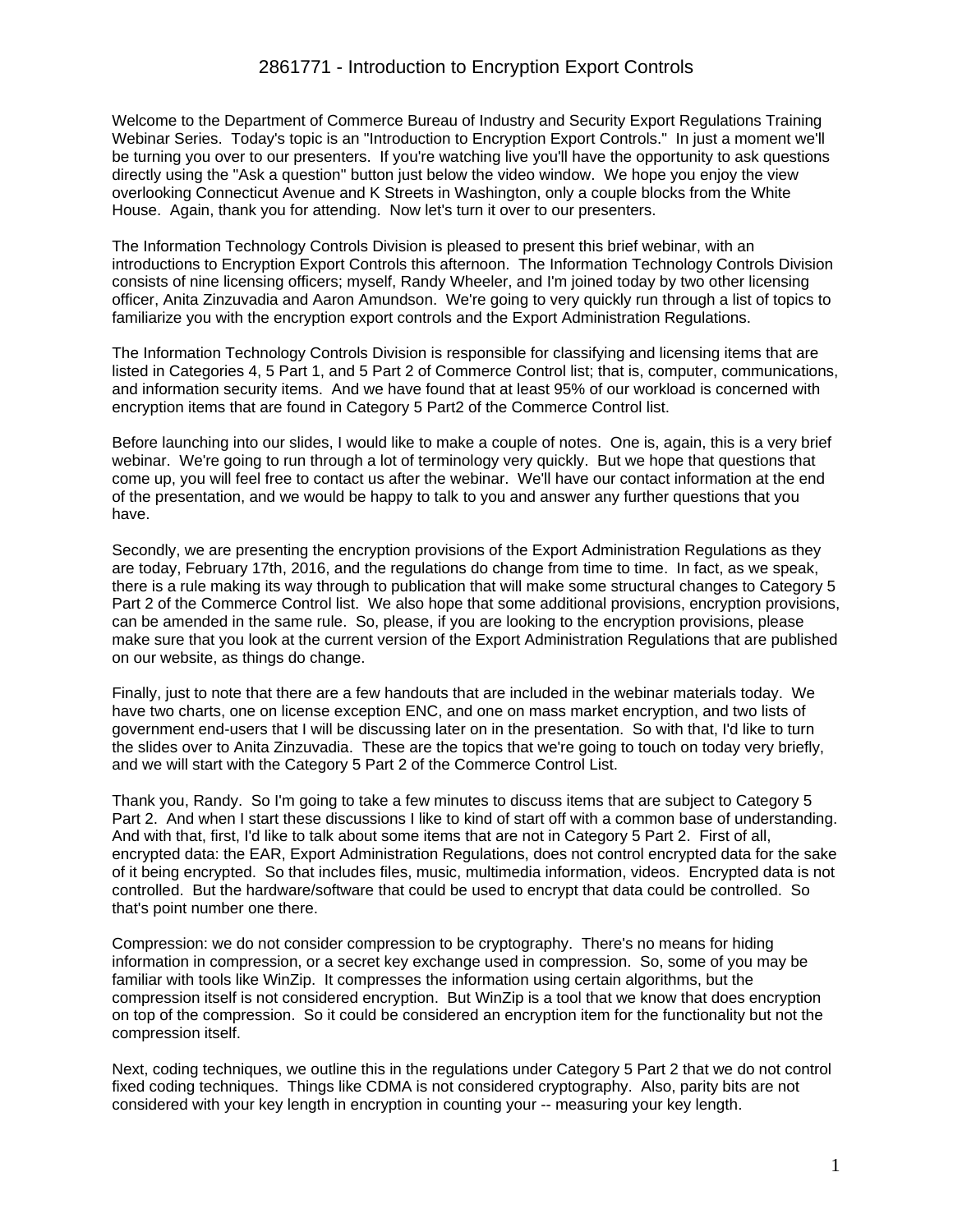Other items that are not subject to Category 5 Part 2 include medical equipment. There's a statement of understanding in Supplement No. 3 to part 774, which essentially says medical equipment and those items that are designed for the medical treatment of patients, are not considered under Category 5 Part 2, so something like an EKG machine.

Note 4 to Category 5 Part 2, this was written in 2010, and it gives us what I call a primary function test. It allows us to decontrol many, many items out of Category 5 Part 2, even when they use encryption functionality.

And lastly, public available items. Randy will discuss further in the presentation a little bit more about publicly available items.

So what are encryption items? So we know that some of you are familiar with encryption, the use of symmetric and asymmetric encryption algorithms like AES, DES, Diffie Hellman, RSA. These are all encryption algorithms that are used to encrypt data, and they involve the secret key exchange to hide information. So the things that are subject to the EAR are hardware, software, and technology that make use of encryption.

So here we've got -- we could talk about Smartphones, routers, gateways, firewalls, and other network infrastructure items, network switches, telecommunications infrastructure that uses encryption. Generic computers can have encryption software loaded on them and have encryption hardware functionality, special purpose encryption chips, software that's loaded on your phone. Apps on your phone, on your smartphone can have encryption functionality. Operating systems running on your laptop or your mobile device or your tablet also have encryption functionality. And also reference here that software that makes calls to third-party encryption functionality is considered -- should be considered under encryption in that it is using -- it has encryption functionality even if it is not native to the code that is written. If it's calling or making a third party functional call to an encryption library, it can also be considered an encryption item.

So we also cover encryption technology, so that's, as defined in the regulations, production, development, and use technology for encryption items. So what are the ECCNs that we're talking about here? These are the commodity classification numbers under Category 5 Part 2 that apply to encryption item. We have the 002 controls. These are multilaterally agreed on by the Wassenaar Arrangement member countries. The 002 controls have a national security control and an AT control, antiterrorism control. So here we have A for hardware, D for software, E for technology, and B for testing.

Also, we have some of the low-level encryption items, so those are the 992 controls, where the AT control, the antiterrorism control, only applies. And encryption items could fall to EAR99 as well. Even items with encryption functionality do not necessarily have to be controlled under Category 5 Part 2, which I'm going to talk more about.

Another ECCN that is not actually up on the slide but worth mentioning is 5A980. That's surreptitious listening items. They're not necessarily controlled for the encryption functionality; rather, they're controlled because they're primarily useful for eavesdropping or wiretap tools, which you can get to the content of communications. And those are very restricted and in most cases, require licenses to anywhere they're going.

So this next slide is giving kind of a lay of the land in Category 5 Part 2, and what's not in Category 5 Part 2. And I like to say that the 002 control, that box at the bottom, it's like a party you don't want to be invited to, so I'm going to talk about exit strategies before we get to the 002 controls. So, hopefully, when you analyze any one of your products to try to take advantage of or use the controls that are actually used to decontrol your item outside of 002.

So I had touched already on some of the items that are not in Category 5 Part 2, the medical equipment and the publicly available, which Randy will talk about more later in the presentation. I will talk a little bit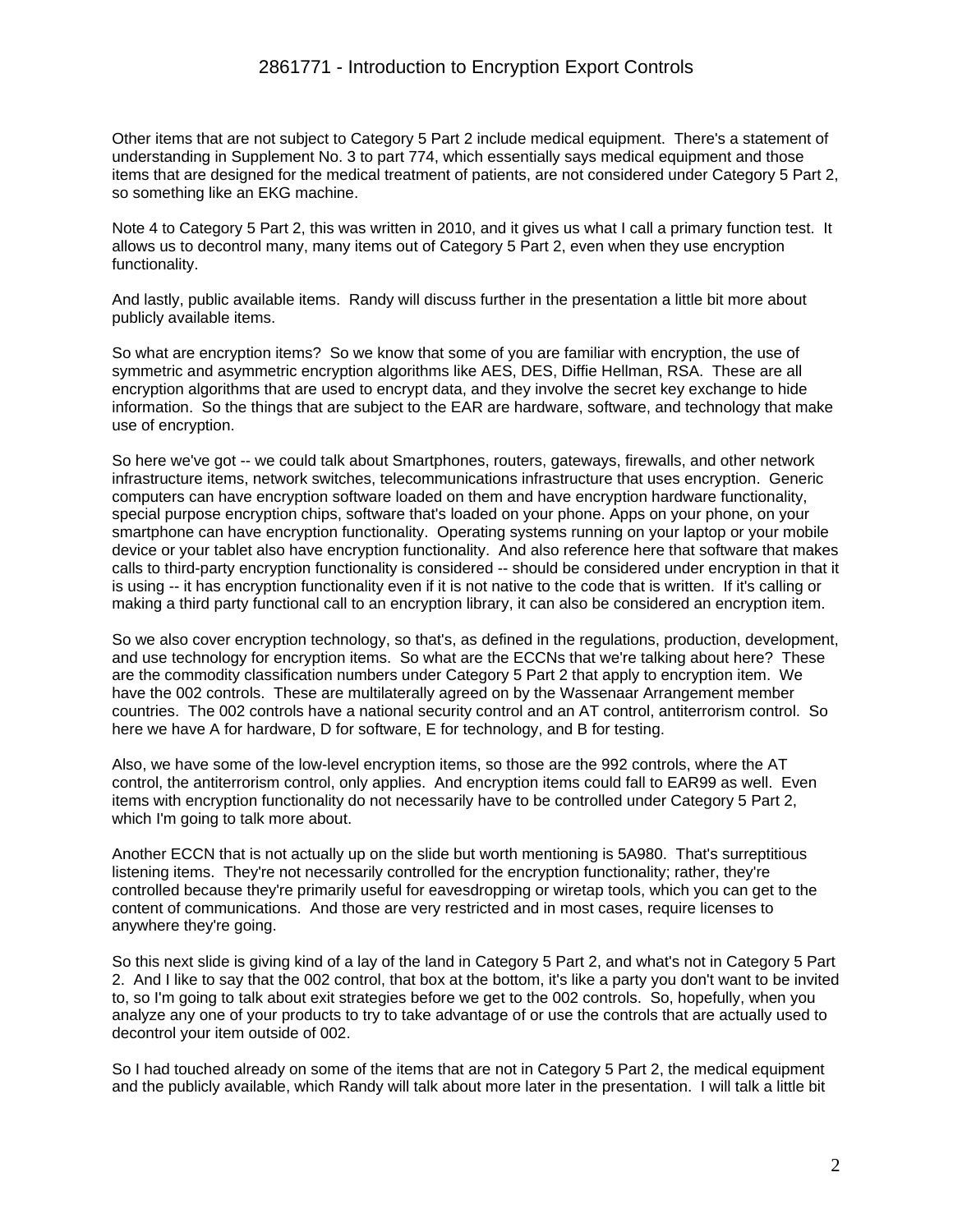more about the primary function test that we talked about, and that I mentioned, Note 4 to Category 5 Part 2, which gives us that primary function test.

The 992, so if your item is not out of Category 5 Part 2, you can maybe get out of going to the 002 party by being a 992 item. So some decontrols or exit strategies to be considered in the 992 bucket would be if your key length is less than 56 bits for symmetric encryption, less than 512 for asymmetric or 112 elliptic. Also, if your item is using encryption for authentication only, then your product could be under 992.

I will also go through several decontrols that we have listed in our regulations under Category 5 Part 2, which essentially say if you're using encryption for the following functions that are listed in the decontrol, they will not be controlled at the 002 level, they'll be controlled at the 992 level. And then mass market, Aaron will talk a little bit further about mass market.

So the last thing I'd like to talk about in this slide is that the 002 controls go hand in hand, for the most part, with license exception ENC. So I will address most -- the chunk of the presentation, my part of the presentation, will be talking about the 992 controls and how you can get there before getting to a 002 control.

So up front we discussed Note 4, the primary function test. So if your item qualifies for Note 4, it's described under Note 4, then is it not in Category 5 Part 2. They wouldn't even get a 992 control under Cat 5 Part 2. It would be out of Category 5 Part 2 in another category if it falls there, or EAR99.

So this slide summarizes Note 4. It says Note 4 excludes from encryption controls items whose primary function is not computing. So it's not a general purpose computer, not a laptop, not a processor, not a single-board computer, primary function is not computing. Also, it's not -- or it's not communication. Communications, like it's not a phone, it's not a fax machine, it's not a transmitter or receiver, not a modem, not an e-mail application, not a general purpose SMS messaging application. Those are all primarily used for communication.

Or it's for networking. Networking items are like routers. It's not a router, it's not gateway, firewall or software that runs on these items. It's not network management software. Those products are primarily used for networking. And not for information security. So it's not a secure storage device or drive, and the software that's used to encrypt information, or network analytic tools.

So those are some examples that I've listed through whose primary function are for computing, communications, networking, or information security. The decontrol note applies to when the primary function is not one of those. So it's written in a negative, so that's how we should apply it.

So the best thing, actually, to talk about Note 4 is to dive into some examples. So here we've got some examples of what we do consider Note 4 items. So when the primary function is for copyright protection or software licensing, then it can be considered Note 4. Games or gaming also note 4 items. Household utility and appliances like connected home, smart home, software and hardware associated with that, where the primary function is for household utilities and appliances can be considered under Note 4, and decontrolled by note 4 and out of Category 5 Part 2; printer, copiers, not fax machines, because a fax machine's, primary function is communications there. Imaging and video recording equipment, so this can include surveillance cameras. But this does not extend to video conferencing because video conferencing's primary function is communication. So that would not -- video conferencing software, for example, may not be decontrolled by Note 4.

We also cover, under Note 4 -- things that would be decontrolled by Note 4 would be business process modeling and automation. So supply chain management software, inventory software, scheduling and delivery software. Note 4 can also apply to industrial controls, things that are used on the manufacturing floor or used to control mechanical systems, robotics, or things that are used to automate a factory and secure communications within a facility, such as for fire alarms or HVAC. Encryption used for those functionalities and those products can also be considered Note 4. We also see a move towards smarter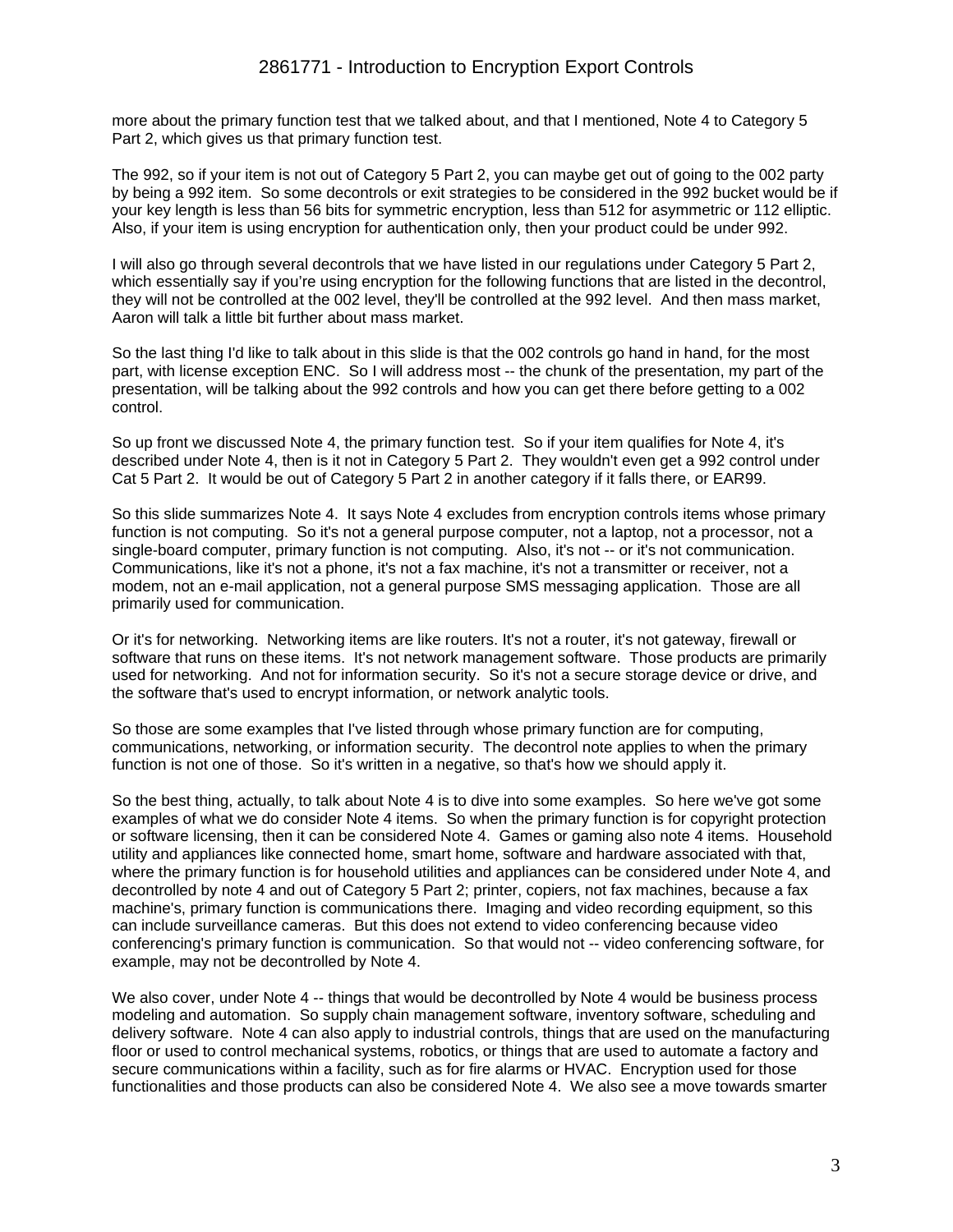cars, so those types of software and hardware can also be decontrolled by Note 4, aviation software or transportation systems.

Before I leave this slide, I'd like to just go through maybe a little example. So let's say we have a connected home with lighting controls that you can manage from your phone and you have an app on your phone that is used to control the lights in your home, and the data going from your phone to the lights are encrypted. You're using secure communications. So the question is whether the app on your phone that's used to control the lighting in your home would be Note 4. Well there is some underlying communication there to communicate with the light bulbs or the smart devices in your home, but the primary function is for, like we said, it's for controlling, it's for home automation. So if the primary function is home automation, the communication is there to support the primary function of home automation, so using the primary function test, we see that it is not for computing. The primary function is not for communication. The communication is more of a secondary or in support of function, not for networking, and not for information security.

So with the primary function being home automation, we could consider the app on your phone under Note 4, and it would not be controlled under Category 5 Part 2. What about the phone itself? The phone itself is primarily used for communication, not an item that would be subject to the Note 4 decontrol, or even the wireless router you may be getting internet access from to your phone would not be considered under the decontrol, of the Note 4 decontrol because it's primary function is for networking and/or communication.

So like I talked about, the 002, I've got a little man running for an exit door here on this slide. This slide talks about authentication only. So if your item is using authentication only, you would not be -- if it's using encryption for authentication only, you would not be controlled under 002; rather, use that exit door and go to the 992. So when we talk about authentication, if your product is using encryption for authentication only, we're talking about encryption that's used for things like passwords or PIN numbers or things are used -- data that would be limited to -- that is used for access to a system would be considered under this note. So, again, those passwords and PIN numbers and similar data that would prevent unauthorized access to a system is what we consider authentication. So if your product is using encryption for authentication only, then use that exit door to the 992.

Now I'm going to talk about several decontrols that we have in our regulations, and these decontrols are found under 5A002. We have about eight or nine here that I'm going to talk about. The decontrols, again, allow you to go from a 002, or, rather, never get to a 002 control. You'll have that low-level 5A or 5D992 classification. So the first one under the decontrol notes -- and these decontrol notes can be found in Category 5 Part 2, actually under the entry of 5A002, and it will say -- it says these items are not controlled under 5A002, so they will be controlled -- they are controlled under 992.

And it starts off with the personalized smart cards and smart cards readers. So this could include the smart card itself, the readers, the writers, and these are cards that are specially designed and limited to allow protection of personal data. So that includes any data that is specific to a particular person; for example, the money that's being held within the account that the smart card is being used for.

Decontrols b through c are reserved, so going down to decontrol Note d is designed for money transactions and banking use. So this is limited to when the encryption is limited in your product to encrypting, for example, credit card transactions, encryption that's associated to the settlement of fairs or other credit functions.

The next note refers to mostly cordless telephones. Note g refers to customized client wireless devices that are customized for civil use, so an example here, smart phones. A smart phone that is used by your utility meter reader who comes by and scans your meter every month. That device may also have Internet connectivity. It may also be able to place phone calls, because it is a smart phone. But it's been customized for this civil end-use for all the utility meter readers in the city to carry when they are doing their work out in the field. So that's an example of something that could be decontrolled when it's customized for a specific civil use, and the item does not fit under the decontrolled for Note 4 example,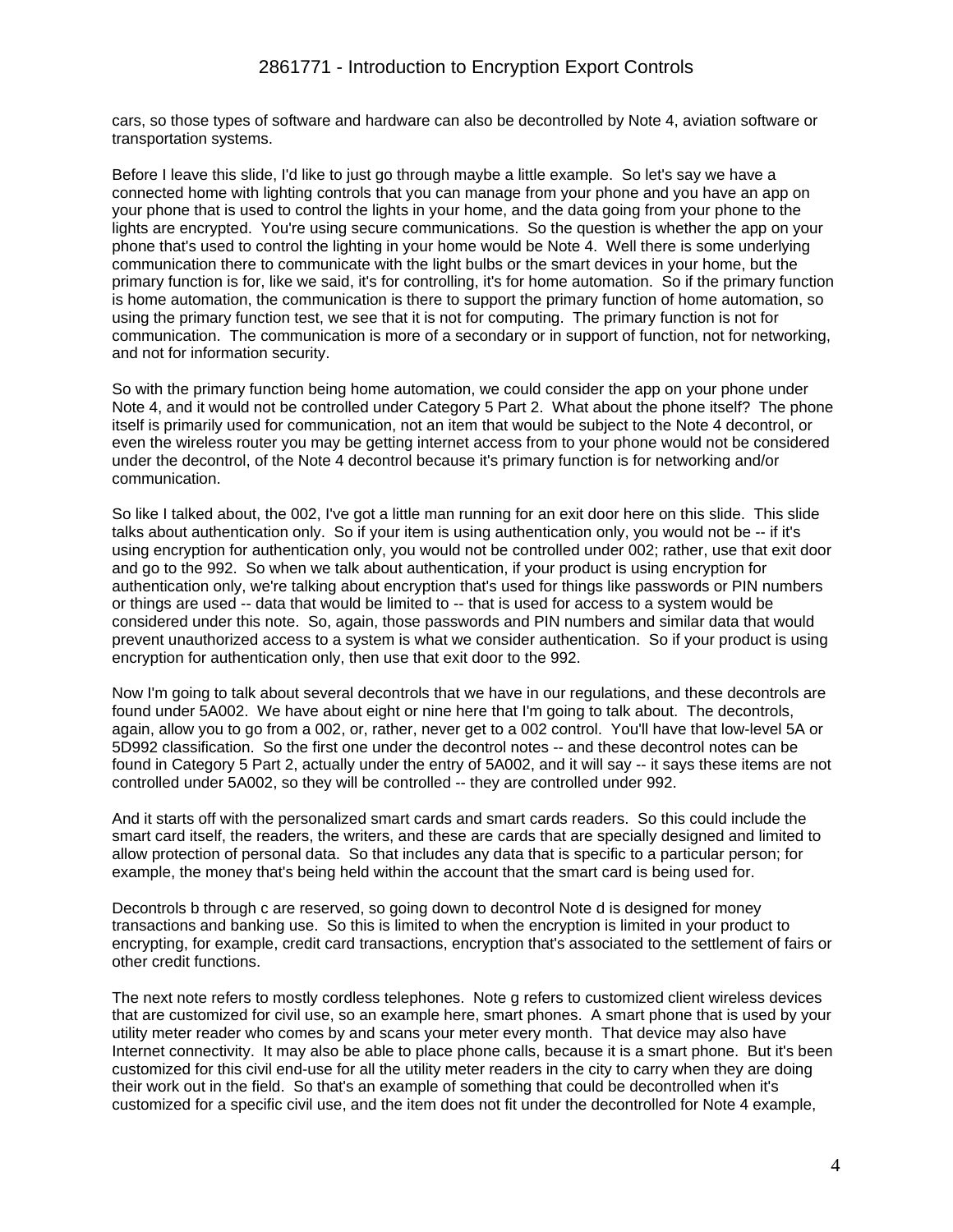because it's still a phone, it still can place call, it can still have internet action. So this Note g allows us to decontrol those sorts of items that are customized for civil use.

Moving on, the next note is the wireless PAN note. So the wireless personal area note is limited to items that have a range of 30 meters, according to the manufacturer's specification, or if it's limited to a hundred meters for equipment that cannot interconnect with more than seven devices.

Note j talks about encryption that is not used, that cannot be used in the product. So as long as the encryption in your product cannot be written to, cannot in the future be written to or enabled, it is the equivalent of blowing a fuse to the encryption functionality in the product. It is there but it is not going to be used, and it will never be used. It can go under Note j.

Now there's a second part to Note j that talks about dormant encryption. This is encryption that is in the product but it's not activated. But it can be later activated; for example, if someone pays a license fee, an additional license fee to enable the encryption functionality that's in the product. So this allows for a mechanism to decontrol down to the 992 level of products that have encryption but is not being used or is not activated.

Note k talks about small-cell equipment. So this is mobile radio access networking equipment that's designed for civil use. Note l and m were more recently added, and I'm going to take the next couple slides to talk a little bit more about them since they were recently added, and they do encompass a new terminology, a terminology that was added for the operation, administration, and maintenance, which has a definition in Section 772. So that decontrol Note l, was added in May of 2015, and it's for routers, switches, and relays that use encryption only for operations, administration, and maintenance.

There's a definition, again, in 772 of the EAR that specifies what we mean by OAM. The gist of it is that if the encryption is used to set up and start an appliance; for example, managing account privileges of the user or administrator, or the settings of the item, or Part B discusses keeping the appliance running, so monitoring or managing the operating conditions or performance of the item. Part C discusses the logs, the data logs, audit data that could be used for Part A and B.

Currently this decontrol does not extend to storage appliances or firewalls. So if you think this decontrol applies, I encourage you to look at the definition of OAM in the regulations. And also keep in mind that OAM is not for items that encrypt data. We're talking about encryption that is limited to what we call the control plane for management data only. Also note that while this decontrol refers to routers, switches, relays, mostly hardware items, there is also a corresponding software decontrol, which can be found under a note to the entry of 5A002.c.

And lastly Note m, decontrol note M, which was also added at the same time, in May of 2015, it refers - it's a slightly broader note, but it also encompasses the OAM definition. It extends to computers and servers where the encryption is integral to a mass market processor or an operating system. I like to replace the word "it's inside of" in place of "integral to" when I read the regulations, because it makes more sense to me.

So essentially you have a general purpose computer or server where the encryption functionality is inside of a mass market processor, then this decontrol note could apply. Or if the encryption functionality is inside of just the operating system, that is a mass market operating system, then the decontrol could apply. And then lastly, if you have a general purpose computer or server that is limited to operations, administration, and maintenance, as we discussed, and as is defined in Section 772, it can also be decontrolled from this, using this note.

So with that, I've discussed several off ramps to before getting to the 002 control. The decontrol notes, if you're using authentication only, if you're less than the key length specified, then you can end up in a 992 classification. And then we also covered items that are not subject to Category 5 Part 2, mostly Note 4 items.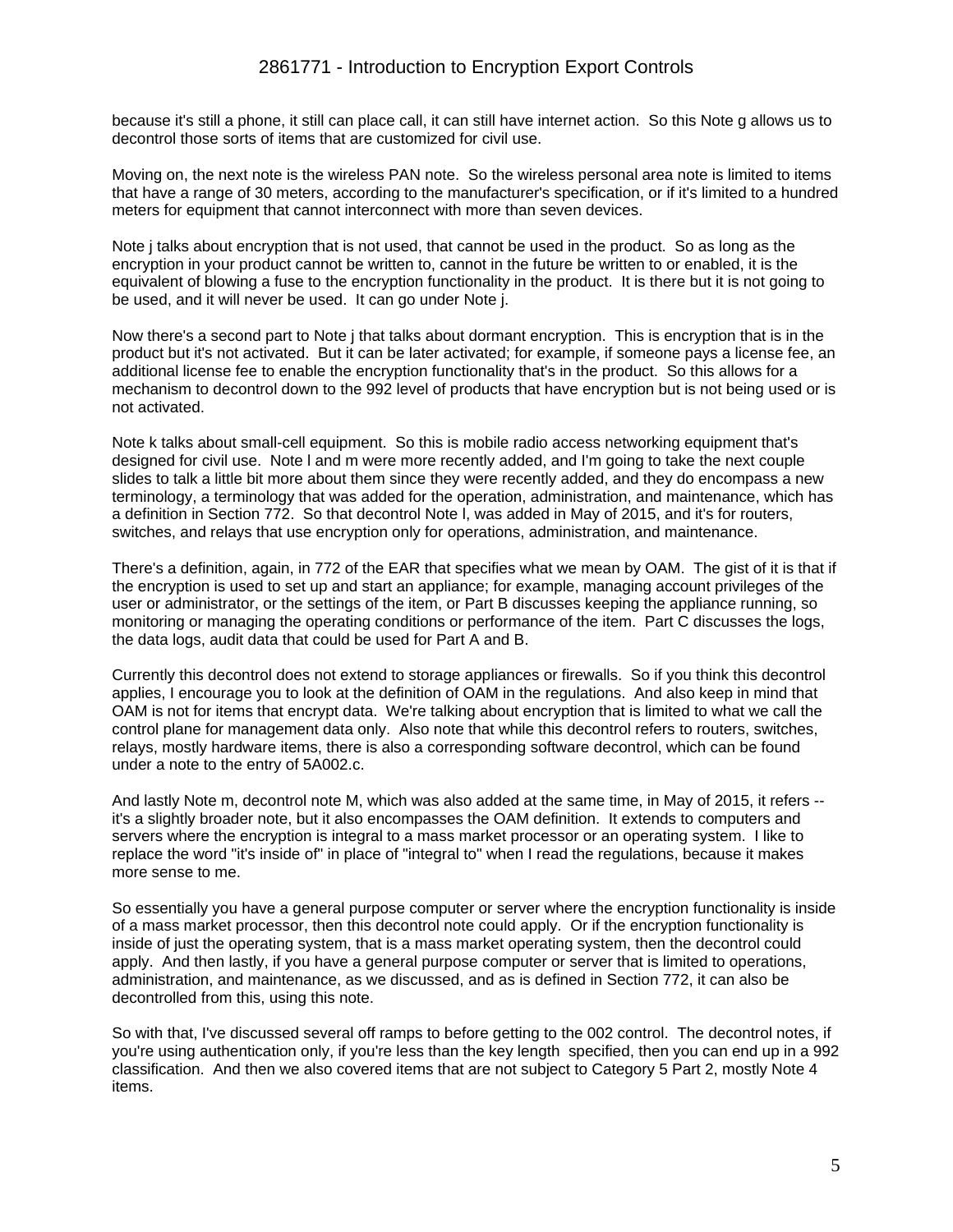And then so now I'm going to pass it over to Aaron who is going to discuss 002 controls. And as I mentioned, the 002 controls go hand in hand with license exception ENC, which Aaron is going to discuss in greater detail next.

Thank you, Anita. I'm going to talk now about license exception ENC. So if you've gotten this far in the analysis, you've gone through all of the references which Anita just talked about, the decontrol notes and the Note 4, and the product doesn't fall under any of those, then you know that you're in license exception ENC and mass market.

So the table that you have in front of you summarizes all the provisions of license exception ENC. This chart is available as a handout on your screen, and there's also a similar one for mass market products - for the mass market authorization that's available to you.

As you can see from the chart, there's a lot of different authorizations and provisions in license exception ENC. But in the end you can export almost all encryption products almost anywhere in the world under license exception ENC. The difficult part of ENC is determining which of these paragraphs the product or the transaction falls under and then what the corresponding regulatory requirements are for that provision.

So the chart has six different types of authorizations in the six rows. The rows that are in blue on the chart are the instances in which you can export under ENC without any prior authorization. No registration, no classification is required. If the product doesn't fall or the transaction doesn't fall under one of those, then the next place that you look is in Paragraph  $(b)(2)$ , and  $(b)(2)$  is the most restrictive paragraph in ENC. (B)(2) items require the encryption registration, the classification request, and they also have a semiannual sales reporting requirement. Then even after all of that, there are some instances in which you may need a license for (b)(2) products.

If the product doesn't fall under (b)(2), then the next place that you look is Paragraph (b)(3). (b)(3) is the next most restrictive paragraph, and the (b)(3) items also require an encryption registration, and they require a classification request, and a few of the items in (b)(3) also require semiannual sales reporting, but not all of them, only a few.

Then once you do that, the authorization under (b)(3) is much broader than under (b)(2). And then finally, if the product doesn't fall under Paragraph (b)(3), then the default is (b)(1), and (b)(1) only requires the encryption registration, and it also has a very broad authorization that's available for it.

First we'll go over the instances in which you can export without any encryption registration or classification under license exception ENC. The first provision is 740.17(a)(1). And (a)(1) allows you to export to private sector end users that are headquartered in a Supplement 3 country, but for a very narrow end use. It has to be for the development or production of new products, only for that end use.

"Private sector end user" is defined in the EAR. Basically a private sector end user is a private company that is not owned or controlled or acting on behalf of the government, so basically a private company. And then Supplement 3 is also a term that we'll see in the next slide. Supplement 3 countries are basically the EU, plus a few other friendly countries. So basically the EU plus a few countries. So (a)(1) allows you to export to basically private companies that are headquartered in the EU, plus a few other countries, as long as it's for the limited end use of development or production of new products. So that's  $(a)(1)$ .

 $(A)(2)$  is, in some ways, a little bit broader than  $(a)(1)$ .  $(A)(2)$  authorizes exports to U.S. subsidiaries as long as its for their internal use. And "U.S. Subsidiaries" is also a defined term in the EAR. Basically a U.S. subsidiary is the overseas office or subsidiary of a company that is headquartered in the U.S.. And it doesn't have to be the exporter's subsidiary, it just has to be the subsidiary of a company that is headquartered in the U.S. to take advantage of that provision. This provision also authorizes exports to employees, consultants, and interns of U. S. companies. So the provision is available for exports to overseas employees, overseas consultants, and interns of companies that are headquartered in the U.S.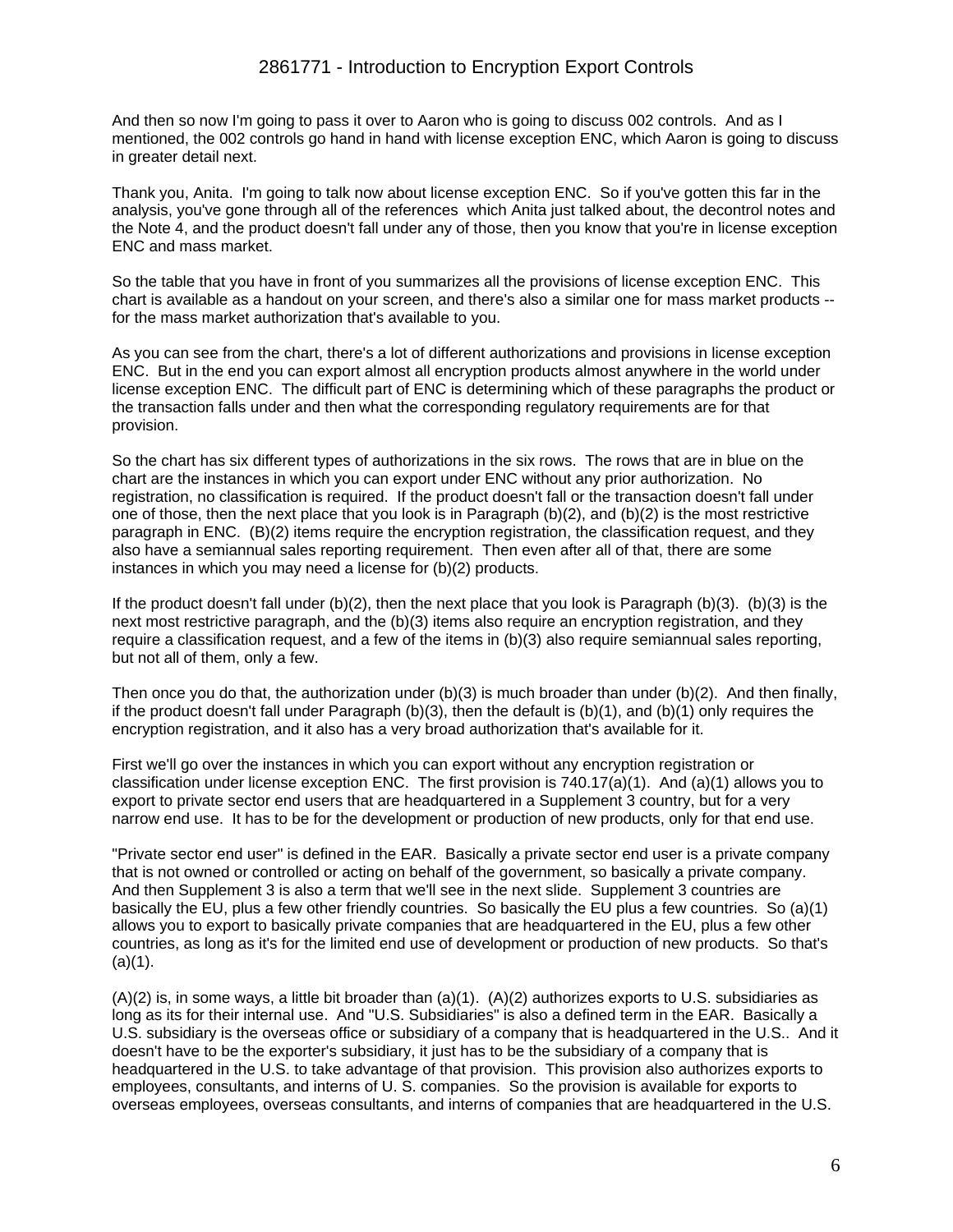And then the last provision under ENC which you can export without prior authorization, no registration or classification, is Paragraph (b)(4), and (b)(4) applies to certain short range wireless products. And (b)(4) has become somewhat redundant in the regulations these days, because there's the decontrol notes that Anita talked about earlier and Note 4 that already decontrol the products that are described in (b)(4). So (b)(4) is still there in the regulations, but it's a little bit redundant now.

I mentioned the Supplement 3 countries in the previous slide, and this slide explains what the Supplement 3 countries are. It's basically the EU, plus eight other countries, like Australia, Canada and Japan, Norway, New Zealand, Turkey. There's 33 countries total in the Supplement 3 countries. And Supplement 3 is a term you'll here a lot in license exception ENC, because the requirements for license exception ENC often vary depending on whether you're exporting to a Supplement 3 country versus outside the Supplement 3 countries. Basically there are fewer restrictions on products that are going to the Supplement 3 countries. So you can think of the Supplement 3 countries as basically the EU, plus a few other countries.

Now if you've gotten that far and the product doesn't fall under any of the provisions that don't require any registration or classification, then the next place you have to look is the in Paragraph (b)(2). Paragraph (b)(2) is the most restrictive provision in licensing exception ENC. These are mainly network infrastructure items, along with certain other specialized commodities and software. It also includes source code, encryption source code and encryption technology. (B)(2) items have more restrictions on them, so if you have a (b)(2) item, there may be some cases in which you'll need to come in and get a license. But the requirements for when a license is required for (b)(2) items are different, depending on the product that it is, who you're sending to, and what country it's going to. So the license requirements vary depending on those factors. The (b)(2) items require a registration and a classification to be eligible license exception ENC, and there's also semiannual sales reporting that's required for (b)(2) items.

The first part of the (b)(2) items is the network infrastructure criteria. This provision covers certain network infrastructure products that exceed the criteria that you can see on the slide here. Mainly this would apply to enterprise and carrier class, routers, switches, base stations, VPN and network gateways, security products, those types of things. It generally won't apply to client devices, and it won't apply, generally, to local area network equipment. It is mainly for enterprise and carrier class network infrastructure equipment. The criteria also don't apply to products that only use encryption for management function, either network management or device management functions. If the only thing encryption is used for is management functions, it won't fall under this (b)(2) criteria.

All of the items that are described on this slide under ENC require licenses if they're going to government end users outside the Supplement 3 countries. So once you do the encryption registration and the classification that's required, you can export under license exception ENC everywhere except government end users outside the Supplement 3 countries.

Now (b)(2) also has a few other things in it that are not network infrastructure items. They get caught by the (b)(2) criteria, as you can see in the list on the slide in front of you. Encryption source code falls under (b)(2). This is proprietary encryption source code. If it's open source publicly available, it doesn't fall under (b)(2). But if it's proprietary encryption source code, then it falls under (b)(2).

The next one is products that are designed or customized for government end users. This is for products that are designed to be useful, primarily useful for government customers. The main thing that we see under this provision is products that people design for police or first-responder use.

Next one is if you're customizing the cryptography for a particular customer, that puts it under (b)(2). The next two. products that perform quantum cryptography and products that are customized for supercomputers, those fall under (b)(2). Those are very uncommon. We don't see things under those two provisions very often. Now, also penetration testing products, if you have a penetration testing product that has encryption, that falls under (b)(2). And then first responder, public safety radio, which is primarily TETRA and P25 radios.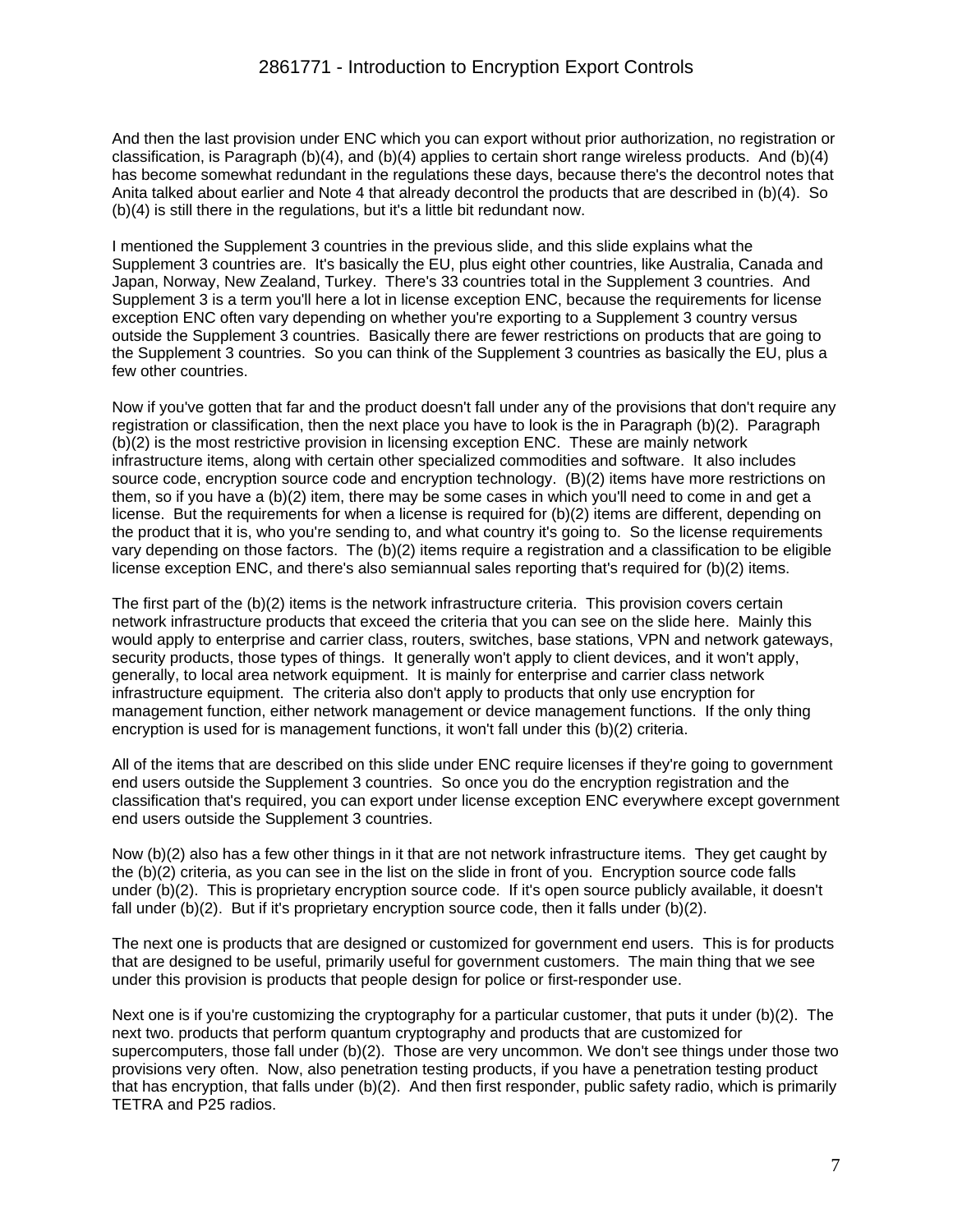So all of the items that we just talked about, from the encryption source code through the first responder, public safety radios, the authorization for those items is the same as the network infrastructure items. So those require licenses if they're going to government end users outside of the Supplement 3 countries. But once you've done the encryption registration and classification, it can go under ENC to other types of end users.

The last two items on the slide have slightly different authorizations than the rest. First, cryptanalytic items require licenses to all government end users, except Canada. Even the Supplement 3 government end users would require licenses for cryptanalytic items. And cryptanalytic items, the main thing we see there is password guessing products. So cryptanalytic items require licenses to all government end users.

And then the last one on the slide is open cryptographic interface or OCI. OCI items require licenses to any end user outside the Supplement 3 countries. So it's pretty restricted under license exception ENC. An OCI is basically where the developer leaves the programming interface open for the encryption that would allow somebody to basically reprogram the encryption and insert whatever encryption they want without the manufacturer's assistance. Those are also pretty uncommon in our experience, but we do see them occasionally.

The last thing that is in (b)(2) is technology. And as many of you probably know, when we're talking about technology we really mean development and production technology for the encryption functionality. And license exception ENC breaks technology down into basically two categories. The first is technology for non-standard cryptography. And technology for non-standard cryptography requires a license to any end user outside the Supplement 3 countries. So, again it's pretty heavily restricted under license exception ENC.

The definition -- there is a definition for "non-standard cryptography" in the EAR. Non-standard cryptography basically means any cryptography that's not part of a standard -- a published standard or that's not otherwise published, information on the algorithm is not otherwise published. The things that we typically see as non-standard cryptography are somebody developing their own encryption algorithm that's not published anywhere. They develop their own algorithm and want to use that. And the other thing is WAPI, which is a Chinese wireless encryption protocol. Those are the two main things that we see as non-standard.

If you're using common standard algorithms like AES, DES, 3DES, those are all standard cryptography, and that wouldn't get caught as non-standard. But the technology for developing non-standard and producing non-standard cryptography under ENC would require licenses to any end user outside the Supplement 3 countries.

The second type of technology under ENC is what the regulations call "Other technology," and other technology means technology that's not for cryptanalytic items, not for non-standard cryptography, and not for open cryptographic interface. So it's kind of the default technology, for encryption technology that is none of the above. And that technology has a much broader authorization. That technology, other technology, requires licenses to country group D:1, any end user in country with D:1, and to government end users outside the Supplement 3 countries. Otherwise, again, once you do the encryption registration and classification it can go to other type of end users under license exception ENC.

That's it for the (b)(2) criteria. If your product doesn't fall under any of those (b)(2) criteria, the next place you want to look is (b)(3) - 740.17(b)(3), and (b)(3) is called -- you'll see this called ENC unrestricted. Sometimes you'll hear people refer to the (b)(2) items as restricted items, ENC restricted items. Companies will say, "I have an ENC restricted item." They mean 740.17(b)(2). And then if they say, "We have a ENC unrestricted item," that's usually referring to Paragraph (b)(3). So that's a slightly different terminology that's used sometimes.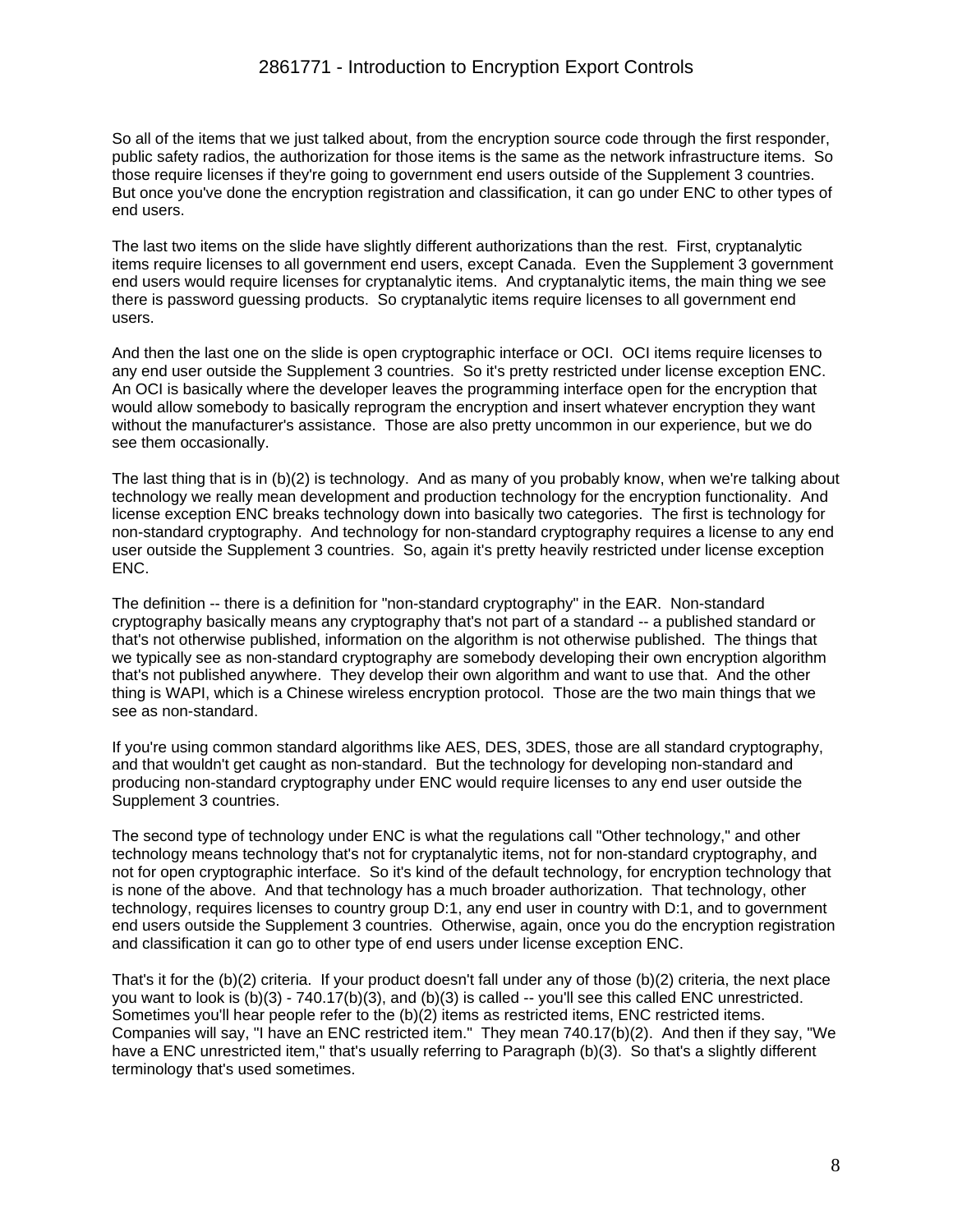## 2861771 - Introduction to Encryption Export Controls

And the (b)(3) products include the list that you see, products that you see in front of you. If the product meets the (b)(2) criteria, it falls under (b)(2). But assuming it doesn't meet the (b)(2) criteria, these products would then fall under (b)(3). The first one is a components. Components with encryption functionality will fall under (b)(3). Development kits and toolkit with encryption, fall under (b)(3). Cryptographic enabling items, these are items where you have a product that has encryption that is dormant or inactive and you have a license that enables -- activates that dormant encryption functionality. That licensing mechanism is a cryptographic enabling item. And if it doesn't fall under (b)(2) then it falls under (b)(3).

Next is commodities with non-standard cryptography. Again, if you have a product with non-standard cryptography that meets the (b)(2) criteria, it falls under (b)(2). But if it doesn't meet the (b)(2) criteria, then it falls under (b)(3).

And then the last two items, certain types of forensic, computer network, forensic products, and network analysis and packet inspection equipment that is adapting the real time to the operating environment, and those two item haves particular requirements. They're in Section 740.17(b)(3)(iii). So you'll hear me call those products the (b)(3)(iii) items. It's not all forensics products or packet inspections product, only certain ones that are described in those paragraphs, and those items have slightly different authorization requirements than the other (b)(3) products.

The (b)(3) items require a registration and a classification to be eligible for ENC. But once those are done, they are authorized. The authorization is much broader. It can go to any destination except the five embargoed countries. So it's a fairly broad authorization. And then in addition, the (b)(3)(iii) items have a semiannual sales reporting requirement, but the other (b)(3) items don't have any reporting requirements associated with them, just those (b)(3)(iii) items.

If the product doesn't fall under  $(b)(3)$ , then the default, as I said earlier, is  $(b)(1)$ . And  $(b)(1)$  is anything that doesn't fall under the (b)(2) or the (b)(3) paragraphs. And (b)(1) items only require the registration to be eligible for ENC. A classification is not required for those items, only the registration. And once you have the registration, they can go under license exception ENC, again, anywhere except the embargoed countries. So it provides a pretty broad authorization with just the encryption registration.

And that's it for license exception ENC. Now I'll talk about the mass market requirements. Mass market is -- the authorizations for mass market are very similar to the ones for ENC. It's almost the same authorization. The main difference is that the products that fall under mass market have to meet the mass market note. The mass market note, you'll see on the slide, it says cryptography note. We use the two terms sort of interchangeably, mass market note and cryptography note are the same thing. I think even in the slides you may see them stated both ways, mass market, cryptography notes, the same thing.

There's two parts to the cryptography note. Part A is mainly for finished products, and sometimes it can be for components, but it's mainly for finished products; and then Paragraph (b), which is for components, encryption components. And Part A, under Part A it says the product has to be generally available to the public, being sold without restriction from stock at retail selling points. The cryptographic functionality cannot be easily changed by the users, and it has to be designed to be installed without substantial support from the supplier.

Those provisions are somewhat broad and open to a lot of interpretation, so in addition to that, we have a note to the cryptography note that explains some of the things that we look for in deciding whether something meets that cryptography/mass market note. The first one is that the item has to be of at least potential interest to a wide range of individuals and businesses. If it's something that would only be of interest to a very small group of people, it probably won't qualify for mass market.

The next one in (1)(b) basically says that you have to be able to find out basic information about a product without the need to contact the manufacturer. If the manufacturer doesn't provide even basic information to the public about their product, you have to call them up and talk to them, and then they can tell you that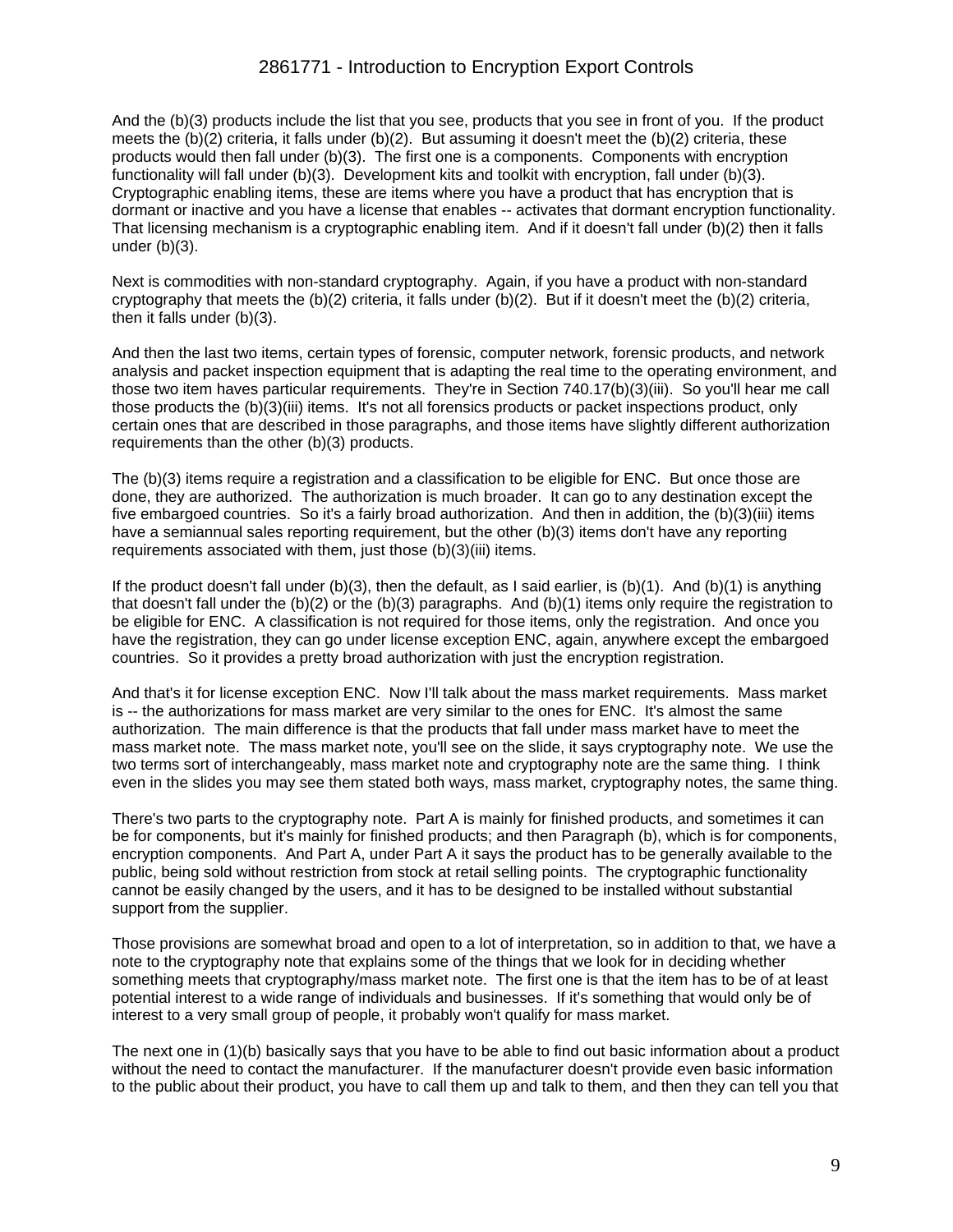they have this product. That's not really something that is mass marketed. So you have to be able to find out basic information about the product without needing to consult the vendor or supplier.

And then the last paragraph provides some of the factors that we take into account when determining whether something qualities for mass market. And there's no black-and-white lines that we draw with these. We just kind of weigh these factors together in determining whether something qualifies for mass market. So we look at quantity, the amount that's been sold, that you sold, you know, in the U.S.; the price, if it's really high or really low; the required technical skills; if you have existing sales channels, the products that you've already been selling in the mass market, who typical customer is, if it's a general consumer or somebody that's very specialized, and typical use, and any exclusionary practice of the supplier, if the supplier will only sell to certain segments of customer, things like that.

And so the basic idea is if you've already sold a lot of a product in the U.S., the price is very low and it's something that, you know, everybody can use, you don't need very much skill to be able to use it, that's something that's more likely to be mass marketed than something that you haven't sold any of,it's really, really expensive and it requires a high amount of technical skill to be able to operate it. That's the basic idea with those criteria.

Paragraph (b) of the Cryptography Note is for components. And Paragraph (b) says even if the component doesn't meet Paragraph A, which most components don't, it can still qualify for mass market, as long as it is a component of a mass market product. And under Paragraph (b) we mainly put two types of products. First is, if it's a component of an existing mass market item, that's the factory installed component of a mass market item. So if you have a cell phone, a Smartphone and it's using chip A and you want to export chip A, that's the factory installed mass market component of a mass market item, so that should qualify for Paragraph (b).

The second type of component that we put under Paragraph (b) is a product that is a functionally equivalent aftermarket replacement for the OEM component. It's not the exact chip A that's in the mass market mobile device but it's functionally equivalent. It does basically the same thing as that chip. So those are the two main things that we put under Paragraph (b).

Paragraph (b) also applies to software components. So modules, libraries, firmware that runs on components. Those are all eligible under Paragraph (b). One major limitation to Paragraph (b) is that, if the primary function of the component is information security, then it doesn't qualify for Paragraph (b). So on the hardware side this means that things like cryptographic accelerators wouldn't be eligible for Paragraph (b), and on the software side, encryption libraries would be an example of something that wouldn't qualify for Paragraph (b), even though it's a component. So that's one big limitation of Paragraph (b).

The next thing I'll talk about is mass market authorizations. The mass market authorizations are very similar to the ENC authorizations, as I said. The main limitation is that it -- the main difference is that it becomes a 992 item if it meets mass market criteria instead of an 002 item. So if it starts out as 5A002, it meets the mass market criteria, it becomes a 992 item.

One other major difference with ENC is that the items that are described in 740.17(b)(2) and in (b)(3)(iii), the forensic and network packet inspection products, don't qualify for mass market. So if you have one of those products that fit under those provisions, then those won't qualify for mass market. But otherwise, other than that, the authorization under mass market and ENC are pretty much the same. You have a (b)(3) mass market provision, just like you have an ENC (b)(3) provision, and it applies to the same products; components, non-standard cryptography, development kits, et cetera.

And just like with ENC, those items require an encryption registration and a classification, and once those are done, they can be exported anywhere except the embargoed countries. And, again, just like with ENC,if it doesn't fall under (b)(3), then it defaults to Paragraph (b)(1), and (b)(1) only requires the encryption registration, and once the registration is in place, it can be exported to any destination except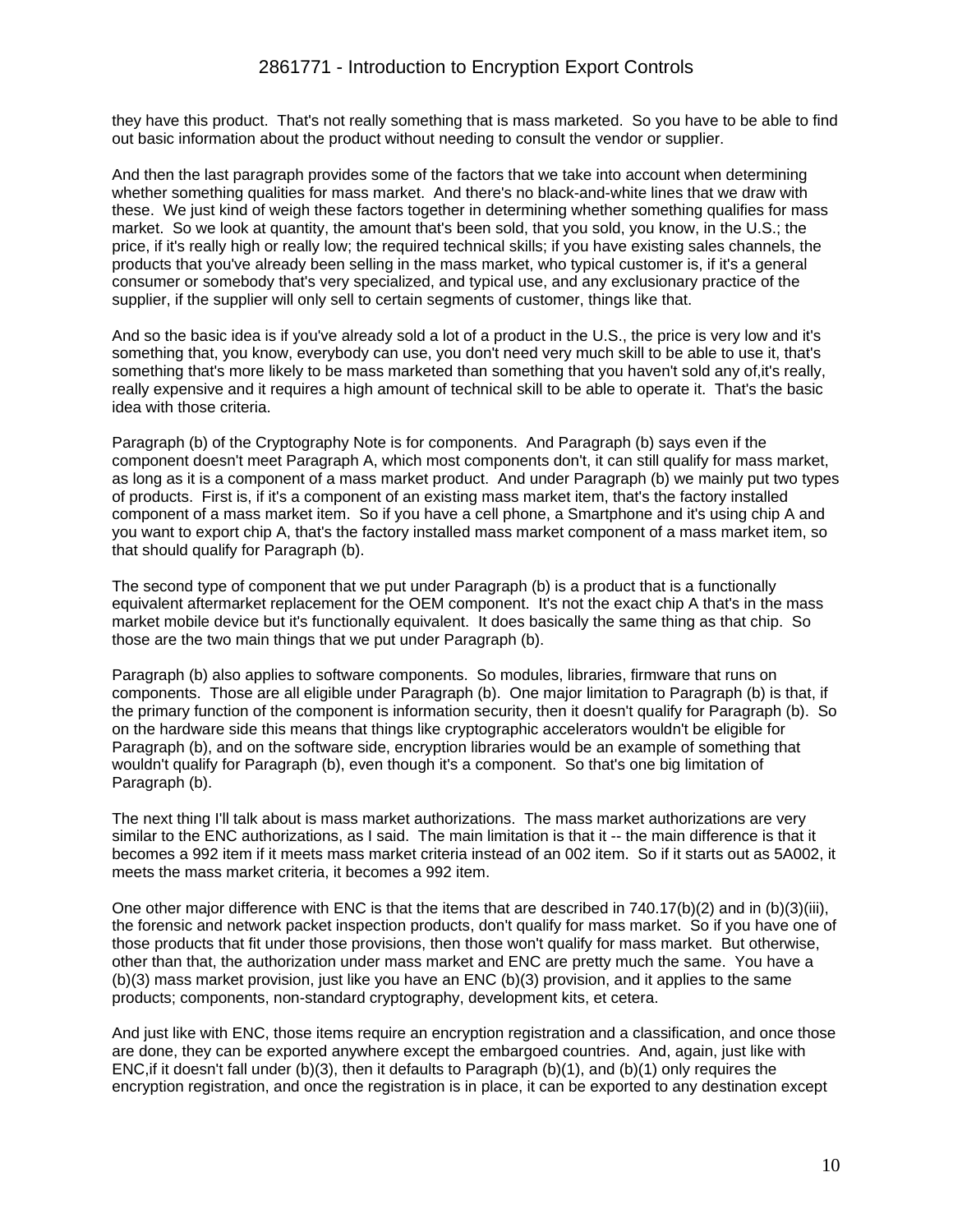the embargoed countries. And as I said at the beginning, there is a chart in the handout that provides another table with the different types of mass market authorization.

Now we've gone through all of the different authorizations that are available for -- under license exception ENC and mass market. So that's all of the different authorizations that are available. And now I'm going to talk about once you figure out whether you need the registration, the classification, or the reporting, the mechanics of how you do that, how you submit the different forms that are required.

First is the encryption registration. And as a reminder, the encryption registration is required for all of the (b)(1), (b)(2), and (b)(3) items under both ENC and mass market. The encryption registration is a separate module in SNAPR called the "encryption registration." You fill out the encryption registration form in SNAPR and you attach the Supplement 5, the answers to the questions that are in Supplement 5 to Part 742. You attach that in SNAPR and then you submit it. And then the system will basically automatically send you back the encryption registration number, and that's it. That's the entire process for getting the encryption registration.

The encryption registration is really a company registration. It's not a product registration. So the regulations only require you to submit one registration per company. And the registration only needs to be updated once a year. That's a calendar year. Once per calendar year, and only if something changes in the registration. So the most you should ever have to submit an encryption registration is once a year, and then only if something changed in your registration from the previous year.

If you are not the manufacturer of an item you can rely on the manufacturer's encryption registration, if they have one. If you want to export a (b)(1) product and you don't have an encryption registration but the manufacturer had told you they have an encryption registration, then you can rely on the manufacturer's encryption registration. You wouldn't need to submit one of your own. That's the registration requirement.

The classification requirement, again, the classification is required for items in (b)(2) and (b)(3) of ENC, and mass market (b)(3). For the classification request, you fill out the same commodity classification request form in SNAPR and then you attach a data sheet or equivalent, something equivalent to the data sheet. And you provide the answers to the questions that are in Supplement 6, to part 742. Those are all the questions on the encryption functionality. And then you submit that.

And once you submit the complete review request, so the review request with the data sheet and the Supplement 6 information, once you submit the review request, you can start exporting immediately to the Supplement 3 countries. You don't have to wait to hear anything from us. You can export immediately to the Supplement 3 countries. Then, 30 days later, you can start exporting under the full authorization of license exception ENC, even if we haven't issued the classification yet. And the 30 days doesn't include days that we've put the application on hold, but if you submit a classification request and 30 days go by and you haven't heard anything from us on the classification, then you can start using license exception ENC under the authorization that you requested.

Once you have a completed classification request, and we've issued the classification request, a new classification is only required if you make changes to the encryption functionality of the product. So you can make other changes to the product. You can change the name of the product. You can make other changes that don't affect the encryption, and you don't need to come in for a new classification request for that. You only need to come in for a new classification request as soon as you start making changes to the encryption functionality of the product.

And the last thing that I'll talk about, then, is the reporting requirements. Now under the license exception ENC in mass market there's two types of reporting requirements. The first is the semiannual sales report, and that's required for the (b)(2) items and the (b)(3)(iii) items, the forensic and packet inspection network analysis products. Those require a semiannual sales report. You have to basically report each transaction that you made under those provisions. The reporting for the semiannual sales report is only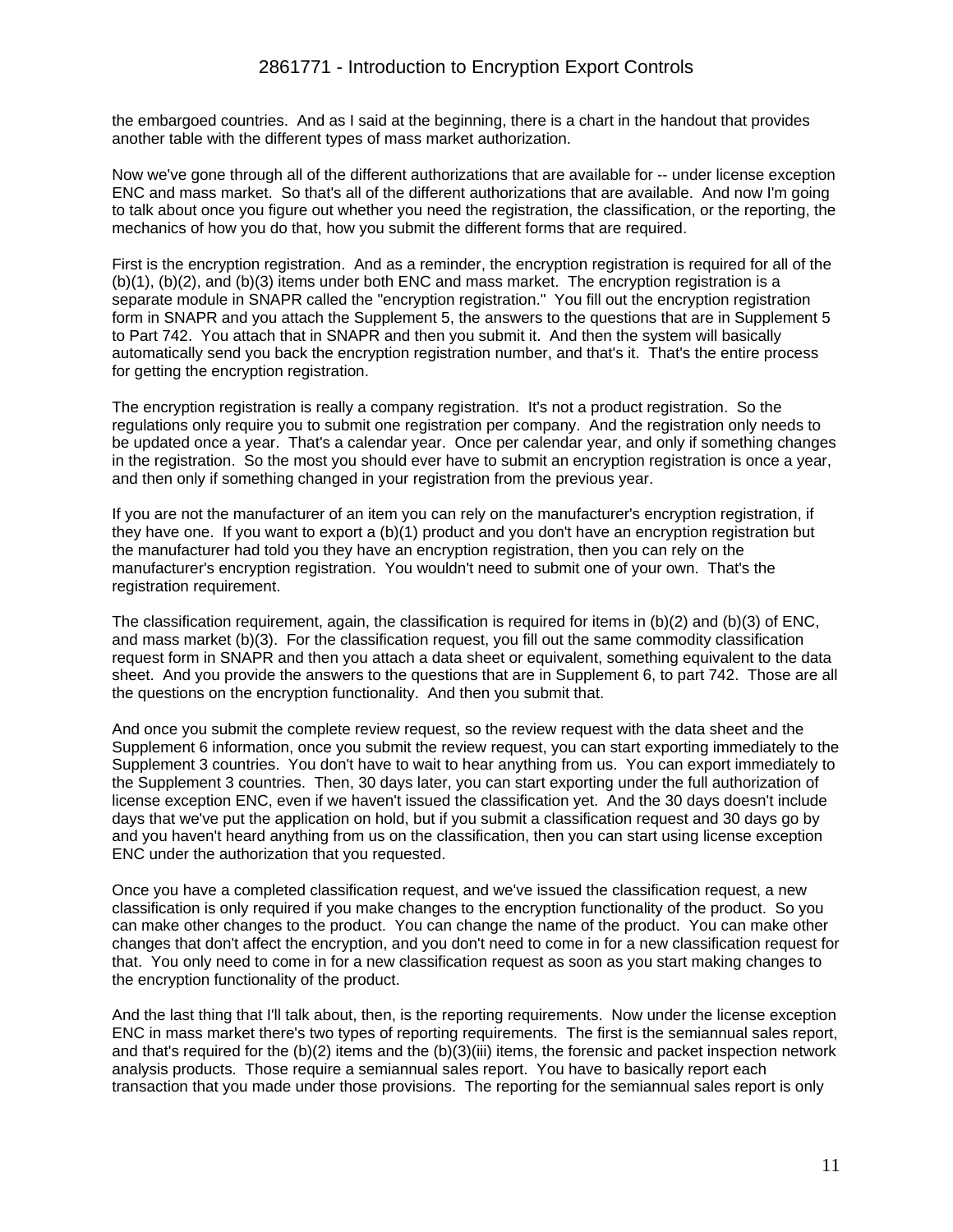## 2861771 - Introduction to Encryption Export Controls

required for exports from the U.S. and for re-exports from Canada. So re-exports from other countries don't require any reporting, only exports from the U.S. and from Canada.

There's a few exceptions to the reporting requirements also, which you can see in 740.17(e). And for this report, the semiannual sales report, there's no specific formatting requirements that are required by the regulations. As long as you provide the information that it asks for you can put it in whatever format works for you.

The other type of reporting is the annual self-classification report. And self-classification is a little bit of a misnomer. It's not really just for products that you self-classified, it's required for all (b)(1) items that you exported under your own encryption registration number. And it's not a transaction report, it's just a report that lists the products that you have been exporting under Paragraph (b)(1). And that report has specific format requirements. It has to be in a CSV format with six specific data fields. And all the details for that are in Supplement 8 to Part 742 of the EAR.

And then the last thing I'll note is that, as you can see, there's no reporting required for any of the (b)(3) items except for the (b)(3)(iii) items. But the other (b)(3) items don't have any reporting requirements that are associated with them. And with that, I'll turn it over to Randy.

Thank you. We have two quick topics to cover before we start taking questions and answers. The first topic is encryption licenses and encryption licensing arrangements. Now as we've heard from Anita and Aaron, a lot of products, a lot of transactions are eligible for either decontrol under mass market or for license exception ENC. So what we're left with, for licensing purposes, are those restricted (b)(2) products that are being exported to government end users, for the most part in non-Supplement 3 countries.

We also have encryption licensing for encryption technology for the development and manufacture of encryption products abroad and, of course, there would be licensing required for exports to the embargoed countries. Those licenses, our division doesn't handle. They are handled by the foreign policy division.

As a general matter, our approval rate for export licensing is very high. There are very few end users or destinations that are problematic. In fact, the licensing is more for making sure we know what is going where, as opposed to trying to control it from going there. So, generally, we have a very high approval rate for our export licensing.

Now, as we heard from Aaron, the license exception ENC authorization is generally to non-government end users, so the licenses are required for government end users. And we do have a definition of government end user in the regulations in Section 772.1. As a general chapeau, the definition would encompass any foreign central, regional, or local government departmental agency or other entity performing governmental functions, including research institutes, and also companies that are owned by the government that manufacture products on the Wassenaar Munitions List.

Our definition of government end user does have a number of exclusions. It wouldn't be an encryption provision if it didn't have several layers. And the exclusions include utilities, including telecommunications and internet service providers; banks, financial institution; transportation entities such as governmentowned airlines, or government-owned railroads, government-owned entertainment organizations; educational organizations. But this exclusion does not include research institutions or public schools and universities. And finally, the last exclusion is for civil health and medical organizations.

So none of those are considered to be government end users, and people, exporters do have problems often, with trying to determine under this definition whether a particular foreign entity would or would not be considered a government end user under the definition. We do consider it our responsibility to make that determination, so if there's a question about an entity, please feel free to e-mail us with whatever information you have, or a website, and we'll look at it and try to decide whether we would consider it a government end user or not.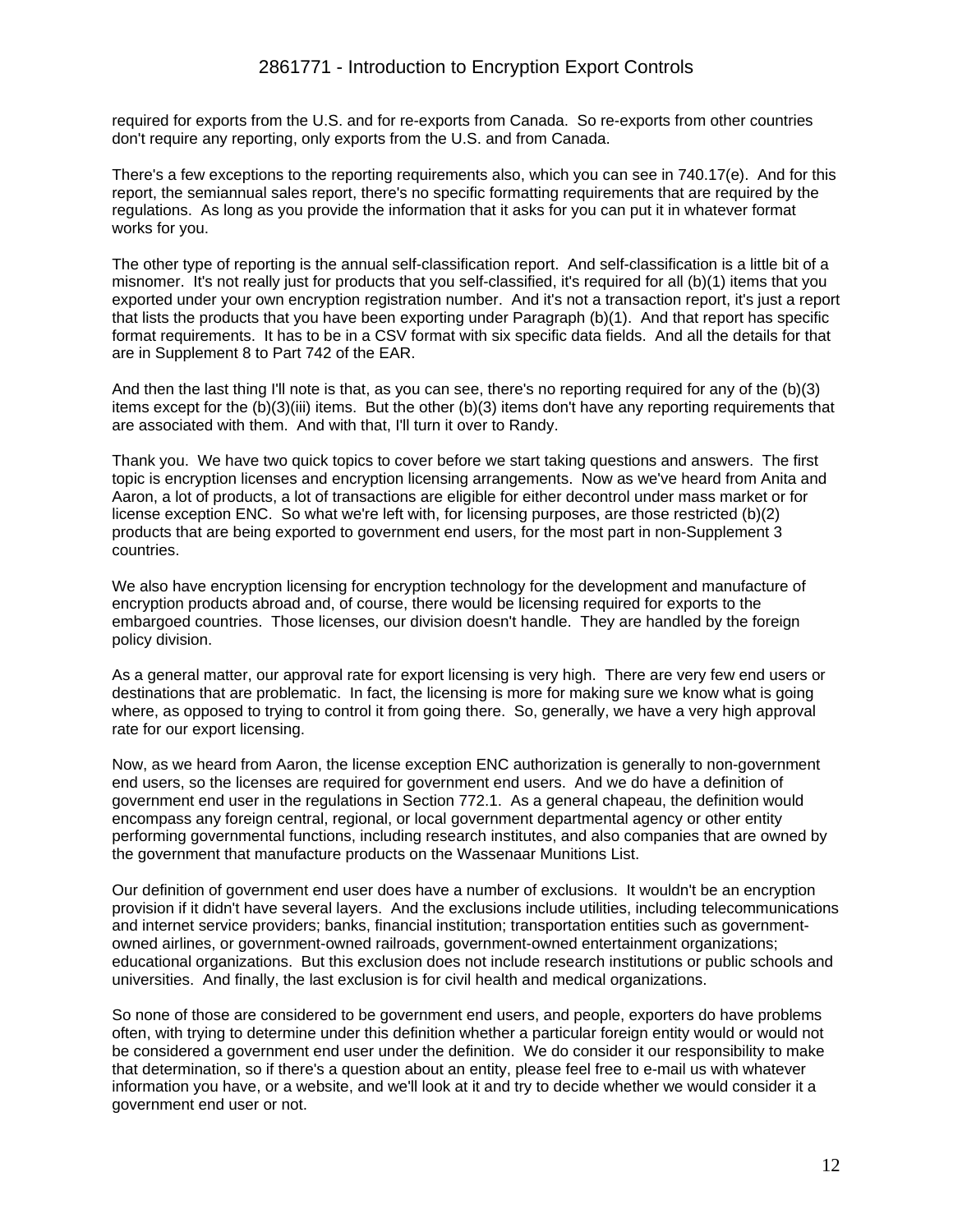If there simply isn't enough information to make the determination, we would default to determining that it is a government end user. But in many situations we can provide our written determination that an entity is not considered a government end user under this definition; therefore the transaction would be eligible for license exception ENC.

Now because we have a large quantity of export licensing for encryption products, although we do offer the normal individual validated license, which is for a specified quantity of products to a specific end user, we also have a vehicle called an "Encryption Licensing Arrangement," which is mentioned in the regulations but isn't really discussed very thoroughly, and has sort of grown up on its own as a practical matter as opposed to a regulatory vehicle. An Encryption Licensing Arrangement is available for unlimited quantities of products, may include a long list of products, and may be for a range of end users as well.

Generally speaking, the Encryption Licensing Arrangements are for a four-year validity period, and over time we have developed two different kinds of encryption licensing arrangements. We've divided government end users into two different lists, less sensitive and more sensitive. For the less sensitive government end users we offer what we refer to as "Worldwide ELAs." They do not include authorization to the embargoed countries but to all other destinations. And this is one license that we issue for all of these destinations. The licenses, as issued, have various end users and in various countries. That's how the license reads.

And for those Encryption Licensing Arrangements, the condition is usually a semiannual sales report, which is, as we know, very similar to what is available for non-government end users for (b)(2) products under license exception ENC. So the difference between a worldwide Encryption Licensing Arrangement and licensing exception ENC authorization is very small.

We also have a list of more sensitive government end users. And to date, we've only been able to issue these for one country at a time. So we also refer to these as "Single-country ELAs." The condition on these authorizations is generally a 15-day pre-shipment notification. The notification is submitted by email to both BIS and to NSA, and it doesn't mean that we all come back and say, "No, you can't ship the product." The notification is also there. It's simply a notification to say we're sending this product to this end user in this country.

So the two handouts that -- two of the handouts that were included with the materials include these lists of less sensitive and more sensitive government end users. And, to date, we have been able to place any government end user that we have run across in one of these lists. There may be a time when I can't say that, but, to date, we've been able to find a paragraph to put every government end user that we have identified. And we encourage the use of the ELAs, both to save time for exporters and to save time for us with processing license applications.

The last topic that I'll touch on for purposes of this webinar is publicly available encryption software. Anita mentioned publicly available encryption items as not being subject to the Category 5 Part 2 controls. In fact, we do retain jurisdiction for encryption source code. It does remain classified under ECCN 5D002, even if it is publicly available. And the statement of this retention of jurisdiction is set forth in Section 734.3 of the regulations.

This does not apply to publicly available encryption technology. Technology can be made available and published, and it is not subject to the EAR. But source code is, to date, still subject. However, it is not restricted and can be exported under licensing exception TSU, or Technology and Software Unrestricted, after a notification is submitted by e-mail to BIS and to the National Security Agency. That notification states where the source code is posted on the Internet, or the notification can be a copy of the source code that's posted.

Object code that's compiled from source code and made eligible for license exception TSU, and that also meets the publicly available criteria set forth in Section 734 becomes not subject to the regulations. And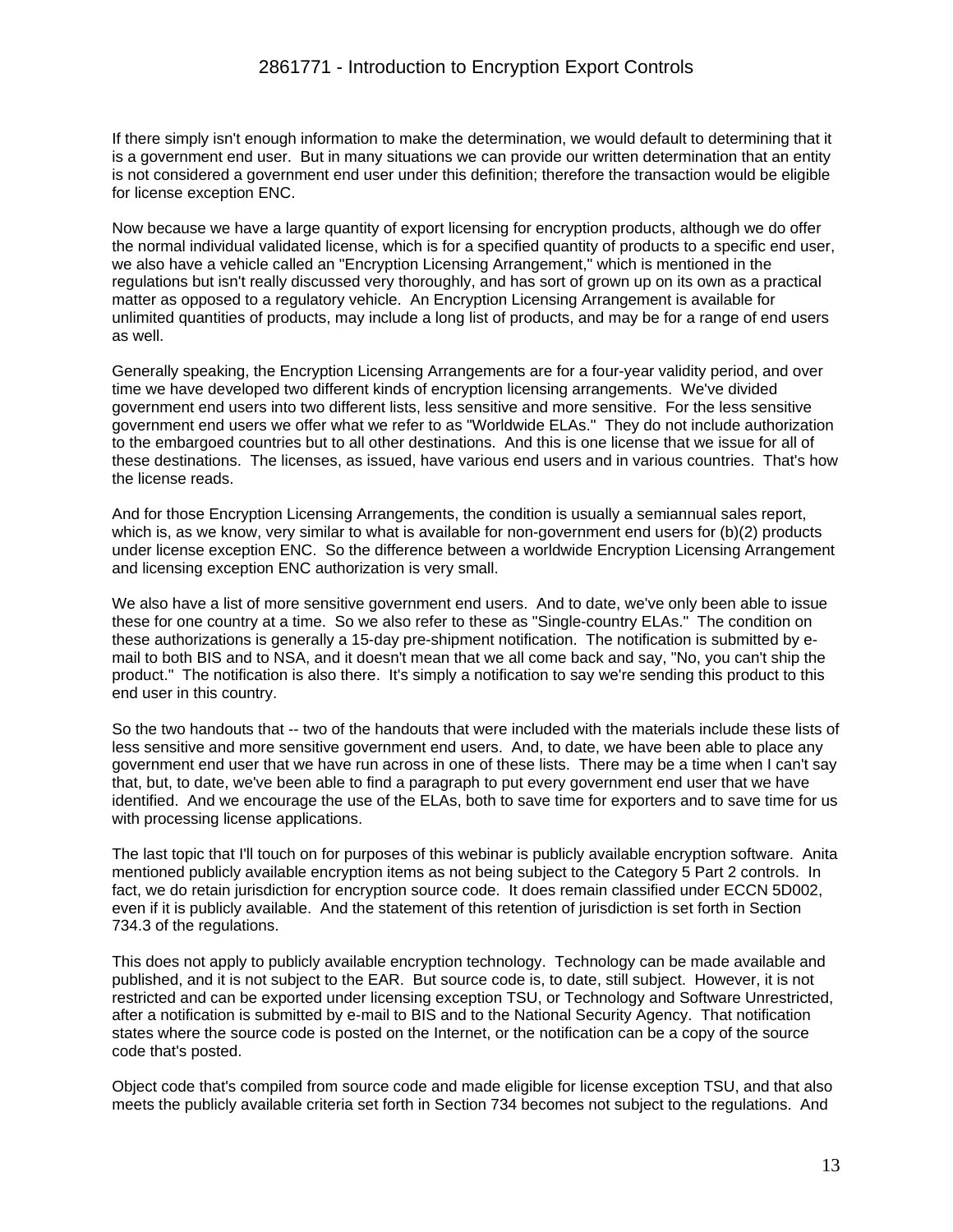publicly available mass market encryption software is no longer subject to the EAR. But I included this slide because in order for a mass market encryption software to be publicly available and not subject to the EAR, the process for making it mass market to begin with has to be followed. So the process is to submit an encryption registration and to self classify the mass market software, and then to make it publicly available so it is no longer subject to the regulation.

I've included one more slide just sort of bringing us back to the beginning here, Anita's discussion of the Category 5 Part 2 controls. We often run into situations where exporters don't believe that their product is subject the regulations because it's only using open-source software. Now back to Anita's discussion, what we control under Category 5 Part 2 are items that are designed or modified to use encryption. So it doesn't matter that the software that's being used is open source, it matters what the product is and how it uses encryption. So based on that, the use of open source software doesn't itself affect whether or not the product is itself subject to the regulations and subject to Category 5 Part 2.

So that completes our topics for today. We have an encryption page on the BIS webpage. Unfortunately, I've learned, since we created these slides, that this link is not correct, so please don't try to use it. If you go to bis.doc.gov and look under policy guidance, one of the choices for policy guidance is encryption. So that will take you to the list of guidance charts, forms, and FAQs that we have listed there, and probably as of tomorrow, this webinar as well will be posted.

We also have a helpline for the division that you're welcome to call at any time; that's here on the page. And finally, this is the contact information of all of the licensing officers in the division and their e-mail addresses and direct phone numbers. So please feel free to call us with questions that you may have as a result of this webinar or in the future. Thank you very much.

We'll go to questions and answers for the next ten minutes. We have some questions that have been posted here, and one of the questions that was asked most frequently was, "Will the slides be posted for the attendees to print?" And the answer I received is that they already are included in the materials, along with the handouts that were provided. So if you have any problem finding those, please let us know, and we'll be sure that you receive them.

So the first question that we received asks about the software that is specifically designed or modified for a government end user. And the question is, "Is it just the encryption or it is the software application that would be subject to the (b)(2) paragraph of license exception ENC?"

And the answer to that is it's really both. If you're customizing encryption functionality for any particular customer, an individual customer, government or non-government customer, it would fall under (b)(2). But, of course, if you're customizing it for a government customer, then under (b)(2) that means it would require a license to government end users outside the Supplement 3 countries.

But apart from that, if you were customizing the rest of the product for a government customer, then that would also put it under (b)(2). If you're customizing it for non-government customers, if you're customizing things other than the encryption for non-government customers, that wouldn't necessarily put it under (b)(2). But if you are customizing some kind of product for a government customer, even if it's not related to the encryption, then that would put it under (b)(2).

Another question that I think you would best answer, Aaron, "Would software code that decrypts encrypted data be covered; for an example, software that opens encrypted PDF files?"

Yeah, so that's a good question. Decryption under the regulations is really treated exactly the same as encryption. The regulations don't really make any distinction between encrypting and decrypting. So assuming that a product wouldn't meet -- doesn't meet one of the decontrol notes or meet Note 4, or one of the other releases, then that would be controlled, just based on the fact that it's using decryption. Because decryption and encryption are treated pretty much exactly the same under the EAR.